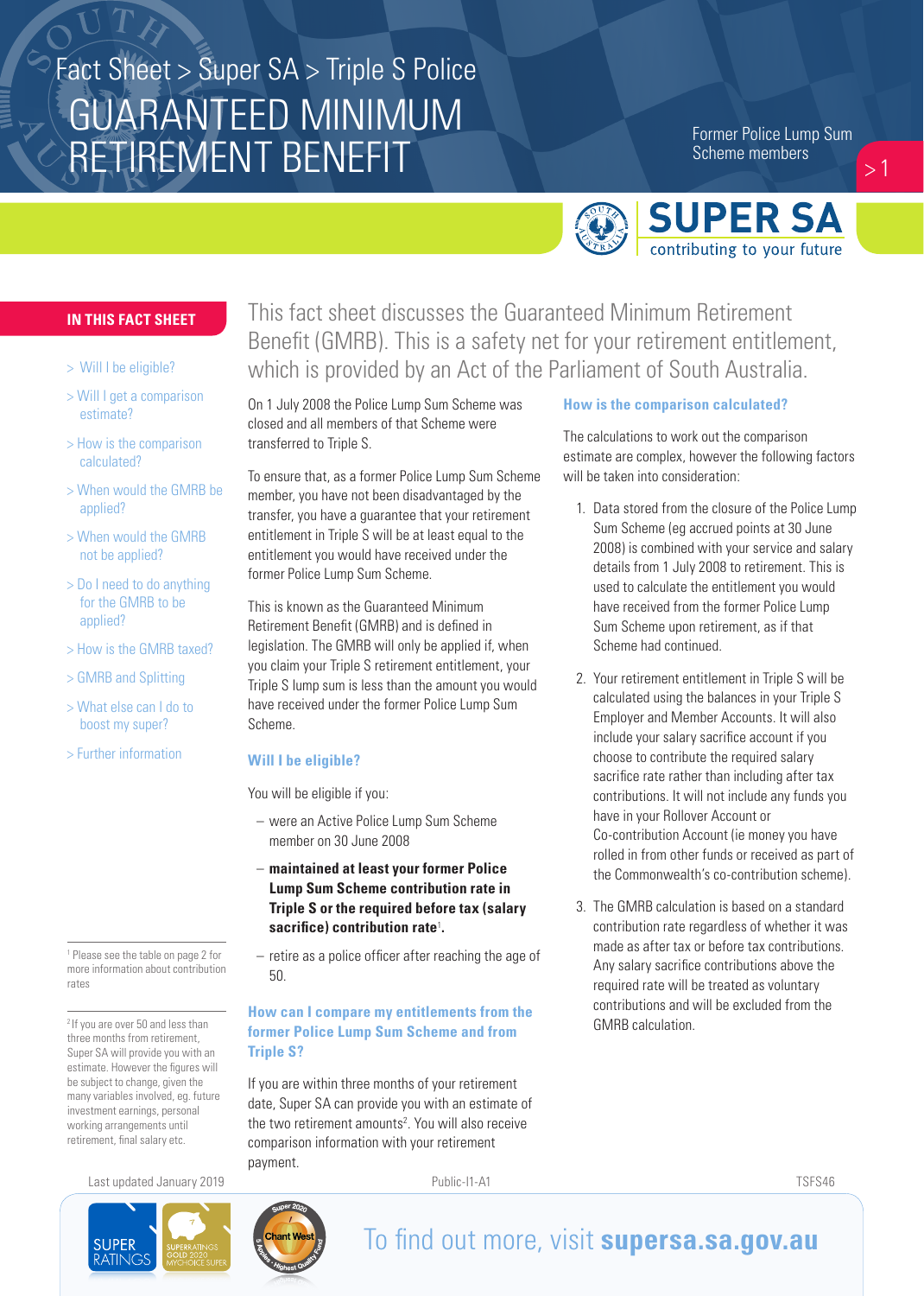# GUARANTEED MINIMUM RETIREMENT BENEFIT Fact Sheet > Super SA > Triple S Police

Former Police Lump Sum Scheme members

 $> 2$ 



#### **IN THIS FACT SHEET**

- > Will I be eligible?
- > Will I get a comparison estimate?
- > How is the comparison calculated?
- > When would the GMRB be applied?
- > When would the GMRB not be applied?
- > Do I need to do anything for the GMRB to be applied?
- > How is the GMRB taxed?
- > GMRB and Splitting
- > What else can I do to boost my super?
- > Further information

#### **When would the GMRB be applied?**

If the amount you would have received on retirement from the former Police Lump Sum Scheme exceeds your Triple S retirement entitlement, then any shortfall at the time of your retirement will be made up by an amount credited to your Triple S Employer Account, funded by the State Government.

#### **When would the GMRB not be applied?**

The GMRB would not be applied if:

- your Triple S retirement entitlement is greater than the amount you would have received from the former Police Lump Sum Scheme
- you ceased to be employed as a police officer prior to reaching age 50
- you do not continue contributing to Triple S at the required after tax or salary sacrifice contribution rate
- you, your spouse or Estate become eligible for an entitlement following your invalidity or death.

### **Do I need to do anything for the GMRB to be applied?**

Providing you continue to contribute at your standard Police Lump Sum Scheme member contribution rate, the GMRB will be calculated and, if required, applied automatically at the time of your retirement.

#### **How much do I need to contribute to be eligible for the GMRB?**

You need to maintain at least your former Police Lump Sum Scheme contribution rate in Triple S or the required before tax (salary sacrifice) contribution rate . Refer to the table below.

| Age next birthday at<br>commencement of Police Lump Sum | After<br>tax rate | Salary<br>sacrifice<br>rate |
|---------------------------------------------------------|-------------------|-----------------------------|
| 20 or less                                              | 5.0%              | 5.9%                        |
| 21                                                      | 5.2%              | 6.1%                        |
| 22                                                      | 5.4%              | 6.4%                        |
| 23                                                      | 5.6%              | 6.6%                        |
| 24                                                      | 5.8%              | 6.8%                        |
| 25                                                      | 6.0%              | 7.1%                        |

#### **How is the GMRB taxed?**

If the GMRB applies, the extra money you receive is Taxable (untaxed) money for taxation purposes. See the *Tax* fact sheet on the Super SA website for more information.

#### **GMRB and Splitting**

If part of your Triple S entitlement is split to your spouse as a spouse contribution split or a split under Part VIIIB of the Family Law Act, this will be taken into account when calculating your GMRB.

#### **What else can I do to boost my super?**

As Triple S is an accumulation-style scheme, any amounts you contribute personally to your super will help to build your final super balance:

- you can make extra salary sacrifice contributions to your super. There is a fee to commence or change a salary sacrifice arrangement
- you can make regular extra personal after tax super contributions via payroll
- you can make one-off lump sum contributions as often as you like (minimum \$50).

Last updated January 2019 **Public-I1-A1** Public-I1-A1 **Public-I1-A1** TSFS46



# To find out more, visit **supersa.sa.gov.au**